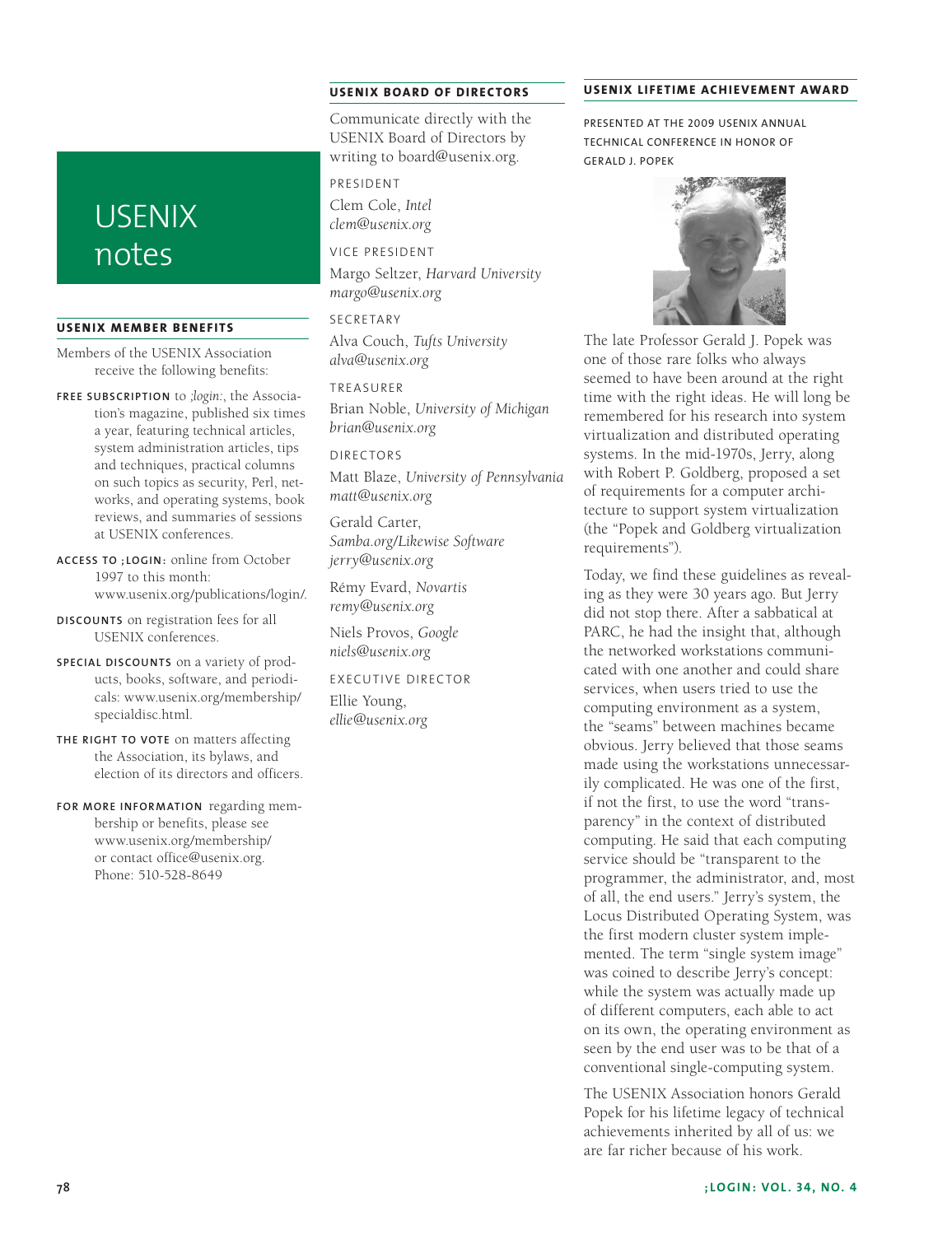### **STUG AWARD**

Presented at the 2009 USENIX Annual Technical Conference to Jean-loup Gailly and Mark Adler



The STUG Award recognizes significant contributions to the community that reflect the spirit and character demonstrated by those who came together in the Software Tools User Group (STUG). Recipients of the annual STUG award conspicuously exhibit a contribution to the reusable code-base available to all and/or the provision of a significant enabling technology to users in a widely available form.

Today our systems and applications perform compression and decompression without us even being aware that that it has occurred. It is hard for us to believe that this was not always true. Some corporations, such as IBM and Unisys, considered data compression so important that they patented algorithms useful for the task, and by the mid to late 1980s they began believe those algorithms needed to be licensed or to be locked away and made available only to their customers. All of that changed on July 11, 1991, when the first version of a data compression algorithm developed by Jean-loup Gailly was made publicly available. Shortly thereafter he was joined by Mark Adler, who was interested in "zip style" utilities for use on his UNIX-based systems. Mark describes their collaboration as "one thing led to another."

These simple but generous actions by Mark and Jean-loup mean that the industry now uses their code and algorithm—as we noted, more often than not without even knowing they're being used. Jean-loup continues to contend that he spent

more time studying data compression patents than he took to write his own implementation. Mark says his contributions are a thank you for all the other software from which he has benefited. Whether for the time it took to discover how to create an open data compression algorithm or for their specific implementations, our community cannot thank Jean-loup and Mark enough for their gift to us all.

## **USENIX Association Financial Re port for 2008**

*Ellie Young, Executive Director*

The following information is provided as the annual report of the USENIX Association's finances. The accompanying statements have been reviewed by Michelle Suski, CPA, in accordance with Statements on Standards for Accounting and Review Services issued by the American Institute of Certified Public Accountants. The 2008 financial statements were also audited by McSweeney & Associates, CPAs. Accompanying the statements are several charts that illustrate where your membership dues and registration fees go. The Association's complete financial statements for the fiscal year ended December 31, 2008, are available on request.

Things could have been a lot worse, considering the global economic crisis that hit in the autumn of 2008. Last year, USENIX incurred a deficit in operations of \$322K. The main factors that contributed to this deficit were the cost of additional staff hired earlier in the year, an office remodel, additional board meeting and legal expenses, and an 8% drop in revenue from the LISA conference. Losses on investments contributed an additional \$900K deficit, for a total year-end net deficit of \$1.2 million.

USENIX established a reserve fund many years ago so that we could continue services and programs during difficult economic conditions like these. This fund, which is invested conservatively, is being used to cover some of our expenses during a time when we are experiencing reduced

revenue from conference attendance, sponsorship, and membership. USENIX has also been reducing expenses in overhead, staffing, standards activities, and direct expenses associated with the conferences, all without diminishing the conference experience for the attendee.

We expect that 2009 and 2010 will continue to be challenging. We are, however, continuing to hold all our flagship conferences (LISA, USENIX Security, OSDI, NSDI, FAST, USENIX Annual Technical Conference), as well as offering new workshops co-located with them (e.g., HotCloud, HotPar, IPTPS, LEET, WOOT, EVT/WOTE, WebApps). We continue to publish the Short Topics booklet series, keep the quality of *;login:* high, and find new ways to bring our members more content—e.g., for those who cannot attend the conferences, videos, slides, and proceedings of our conferences are now available online. We thank you for your continued membership in USENIX!

USENIX averaged 5,200 members in 2008, which is slightly down from the previous year. Of these, 2,300 opted for SAGE membership as well, and 440 people are SAGE-only members. Chart 1 shows the total USENIX membership dues revenue (\$568K) for 2008, divided by membership type. Chart 2 presents how those dues were spent. Note that all costs for producing conferences, including staff, marketing, and sales and exhibits, are covered by revenue generated by the conferences. Chart 3 demonstrates how the "Good Works" money allocated to student programs, sponsorship of other conferences, and standards activities (\$300K) was spent in 2008. Chart 4 shows how the USENIX administrative expenses were allocated. Chart 5 gives you a breakdown of what expenses your registration fees cover for a typical USENIX conference (e.g., FAST, NSDI, OSDI).

See the following pages for the Charts.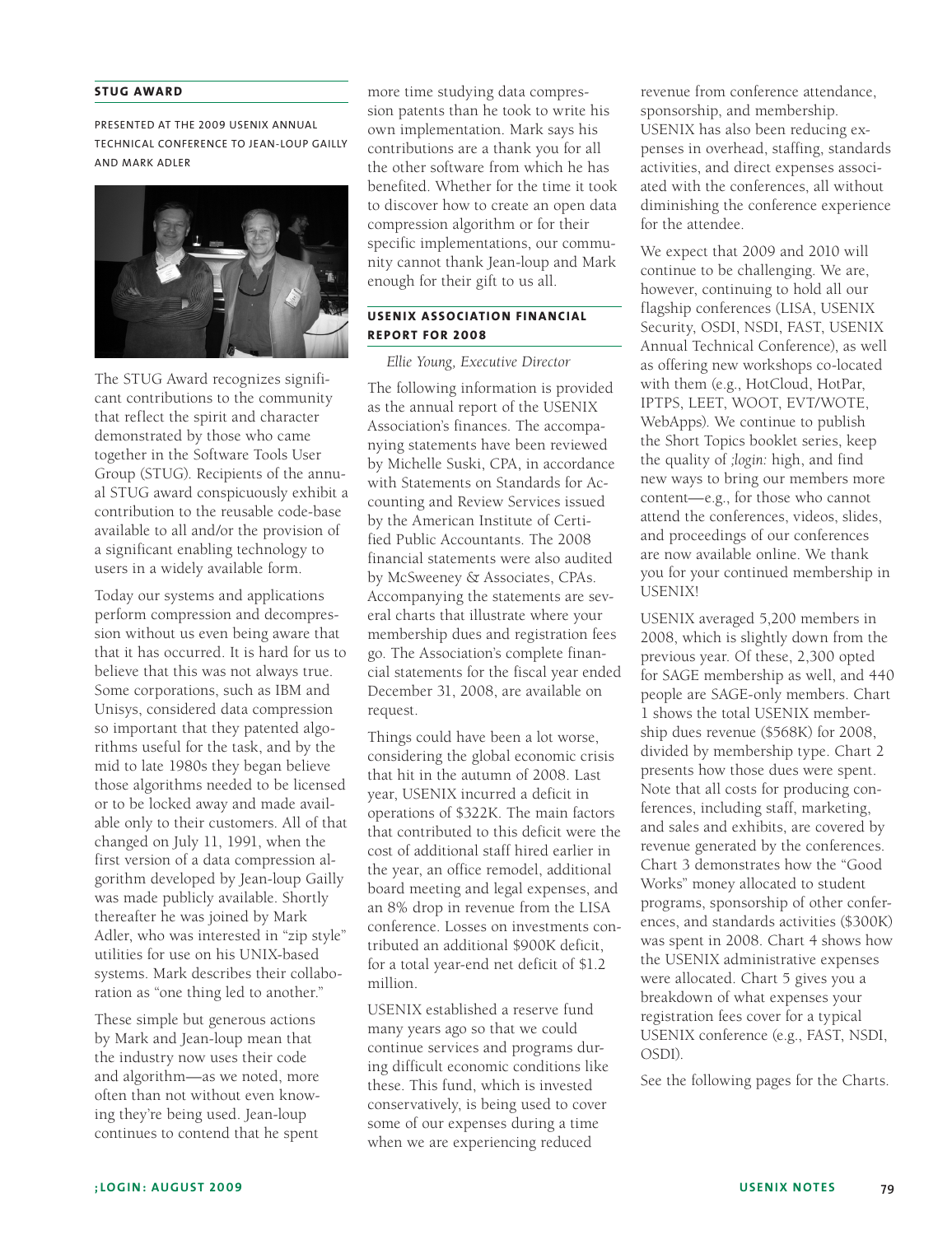## USENIX ASSOCIATION<br>STATEMENTS OF FINANCIAL POSITION As of December 31, 2008 and 2007

| <b>ASSETS</b>                                                                                                                       | 2008                                       | 2007                                         |
|-------------------------------------------------------------------------------------------------------------------------------------|--------------------------------------------|----------------------------------------------|
| <b>Current Assets</b><br>Cash & cash equivalents<br>Receivables<br>Prepaid expenses<br>Inventory                                    | \$<br>507,714<br>47.511<br>53,319<br>2,433 | \$<br>1,165,165<br>37.694<br>41,993<br>3,925 |
| <b>Total current assets</b>                                                                                                         | 610,977                                    | 1,248,777                                    |
| Investments at fair market value                                                                                                    | 5,530,751                                  | 6,365,486                                    |
| Property and Equipment<br>Office furniture and equipment<br>Leasehold improvements<br>Less: accumulated depreciation & amortization | 564.353<br>29,631<br>(509, 139)            | 555,393<br>(479,593)                         |
| Net property and equipment                                                                                                          | 84.845                                     | 75,800                                       |
| Other assets                                                                                                                        | 194,341                                    | 302,020                                      |
|                                                                                                                                     | \$<br>6,420,914                            | \$<br>7,992,083                              |

## **LIABILITIES AND NET ASSETS**

J.

| \$<br>219,009   | \$<br>429.593   |  |
|-----------------|-----------------|--|
| 157.830         | 80.484          |  |
|                 | 35,000          |  |
| 108,240         | 168,715         |  |
| 485.079         | 713.792         |  |
| 194,341         | 302,020         |  |
| 679.420         | 1.015.812       |  |
|                 |                 |  |
| 5.741.494       | 6,976,271       |  |
| 5.741.494       | 6,976,271       |  |
| \$<br>6,420,914 | \$<br>7.992.083 |  |
|                 |                 |  |

# USENIX ASSOCIATION<br>STATEMENTS OF ACTIVITIES<br>For the Years Ended December 31, 2008 and 2007

|                                               | 2008            |   | 2007       |
|-----------------------------------------------|-----------------|---|------------|
| <b>REVENUES</b>                               |                 |   |            |
| Conference & workshop revenue                 | \$<br>3,360,576 | s | 3,206,716  |
| Membership dues                               | 567.608         |   | 543.762    |
| Product sales                                 | 4.333           |   | 5.155      |
| SAGE dues & other revenue                     | 141,504         |   | 135,885    |
| General sponsorship                           |                 |   | 4,000      |
| Total revenues                                | 4.074.021       |   | 3,895,518  |
| <b>OPERATING EXPENSES</b>                     |                 |   |            |
| Conferences & workshops                       | 2,848,684       |   | 2,723,827  |
| Membership; login:                            | 434.737         |   | 391,690    |
| Projects & GoodWorks                          | 311,129         |   | 230.397    |
| SAGE                                          | 185.494         |   | 165,248    |
| Management and general                        | 573.645         |   | 446.683    |
| Fund Raising                                  | 42.649          |   | 47,998     |
|                                               |                 |   |            |
| Total operating expenses                      | 4,396,338       |   | 4,005,843  |
| Net operating deficit                         | (322, 317)      |   | (110, 325) |
| <b>NON-OPERATING ACTIVITY</b>                 |                 |   |            |
| Donations - non-cash                          |                 |   | 15,140     |
| Interest & dividend income                    | 238,825         |   | 251,051    |
| Gains & losses on marketable securities       | (997, 095)      |   | 157,508    |
| <b>Investment</b> fees                        | (64, 891)       |   | (64,908)   |
| Other non-operating                           | (89, 299)       |   | (3,087)    |
| Net investment income & non-operating expense | (912, 460)      |   | 355,704    |
| Increase/(decrease) in net assets             | (1, 234, 777)   |   | 245,379    |
| Net assets, beginning of year                 | 6,976,271       |   | 6,730,892  |
| Net assets, end of year                       | \$<br>5,741,494 | S | 6,976,271  |

 $\hat{\mathbf{r}}$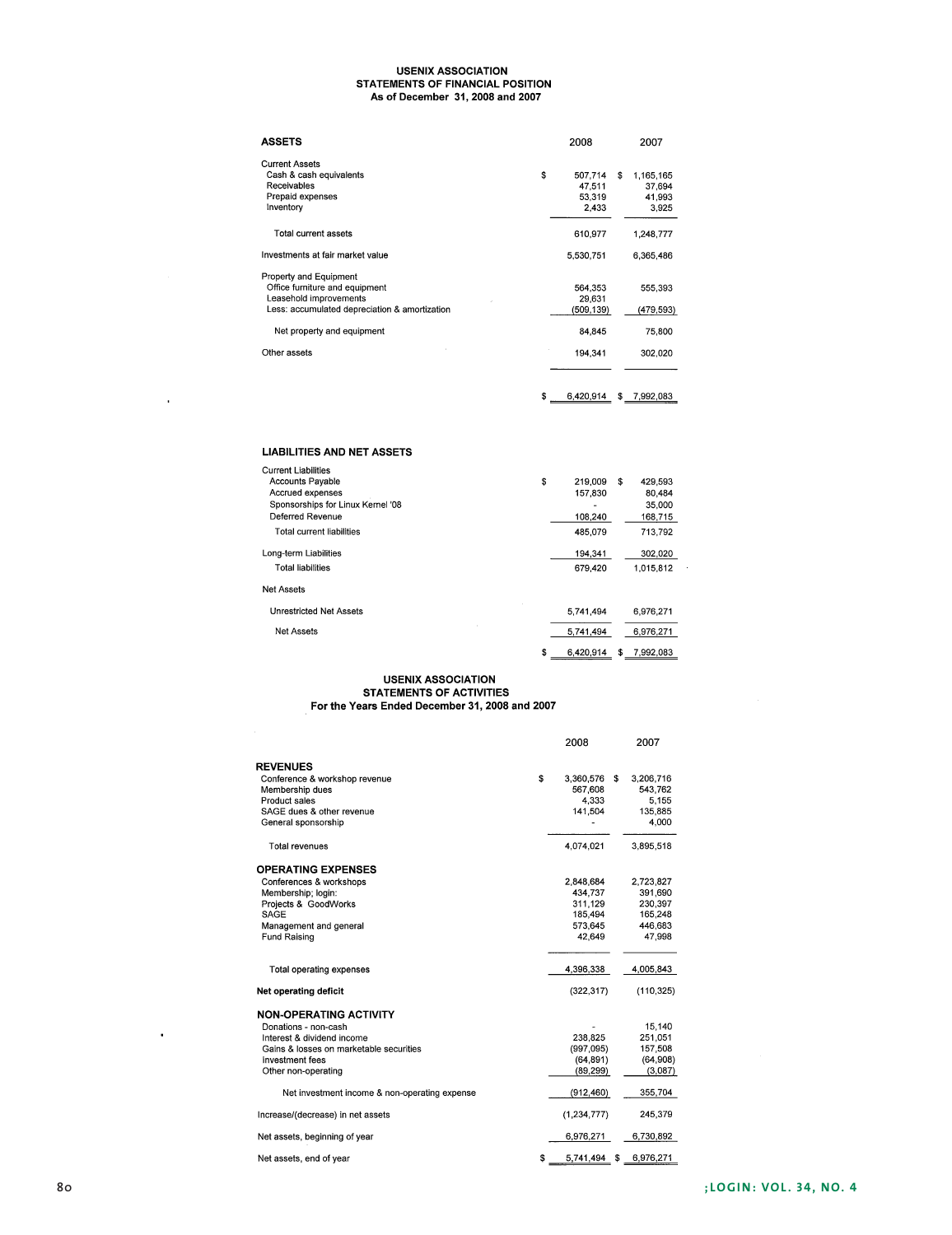## **Chart 1: USENIX Member Revenue Sources 2008**







;LOGIN: AUGUST 2009